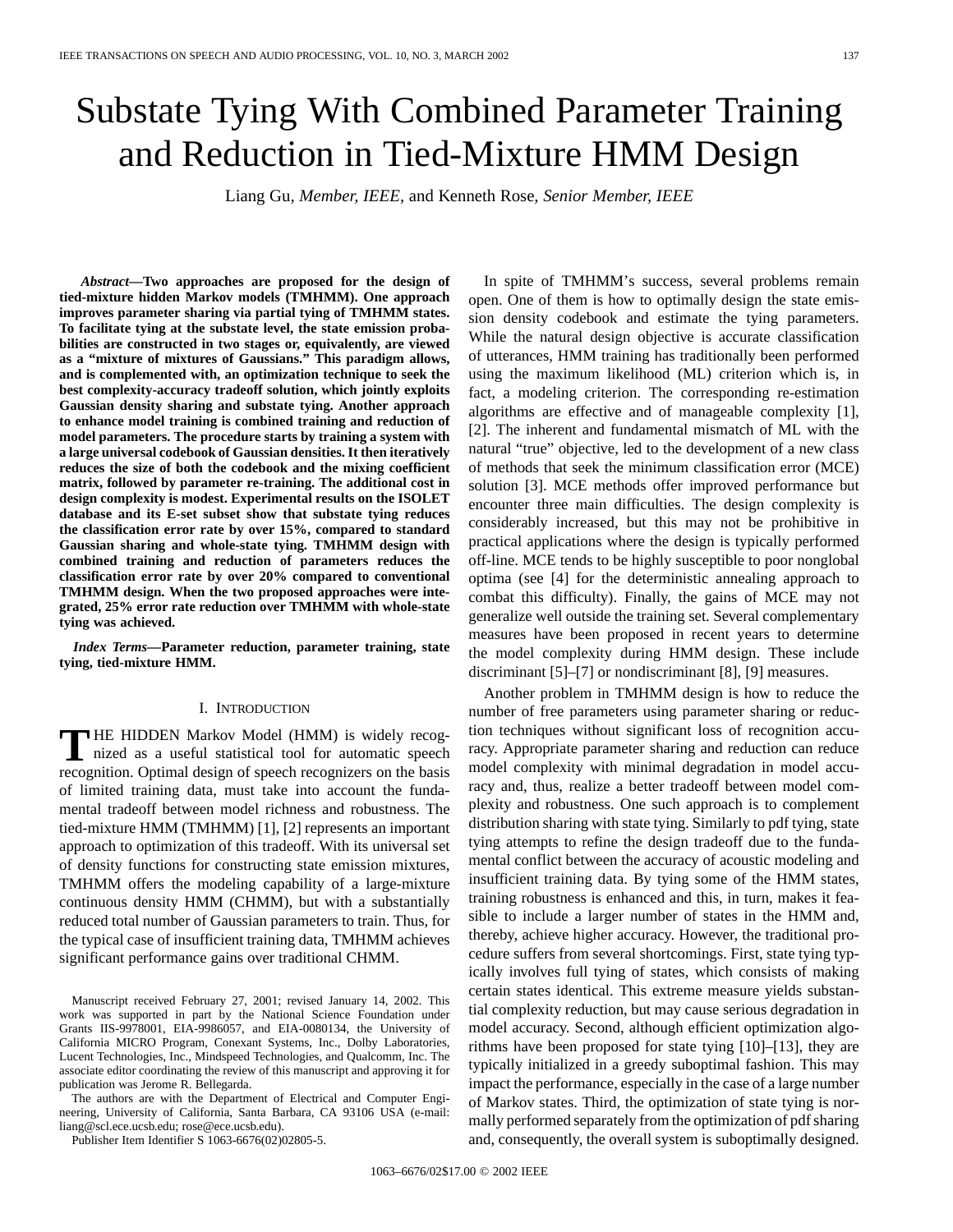| Class 1 |                     |  | Class 2 |  | Class M |  |                                                                                                                                                                                   |  |  |
|---------|---------------------|--|---------|--|---------|--|-----------------------------------------------------------------------------------------------------------------------------------------------------------------------------------|--|--|
|         | $S_{1,1} = S_{1,2}$ |  |         |  |         |  | $\cdots$ $S_{1,N}$ $S_{2,1}$ $S_{2,2}$ $\cdots$ $S_{2,N}$ $\cdots$ $S_{M,1}$ $S_{M,2}$ $\cdots$ $S_{M,N}$                                                                         |  |  |
|         |                     |  |         |  |         |  | $v_1 \begin{vmatrix} p_{1 1,1} & p_{1 1,2} & \cdots & p_{1 1,N} & p_{1 2,1} & p_{1 2,2} & \cdots & p_{1 2,N} & \cdots & p_{1 M,1} & p_{1 M,2} & \cdots & p_{1 M,N} \end{vmatrix}$ |  |  |
|         |                     |  |         |  |         |  | $v_2 p_{2 1,1}p_{2 1,2}$ $p_{2 1,N}p_{2 2,1}p_{2 2,2}$ $p_{2 2,N}p_{2 M,1}p_{2 M,2}$ $p_{2 M,2}p_{2 M,N}$                                                                         |  |  |
|         |                     |  |         |  |         |  |                                                                                                                                                                                   |  |  |
|         |                     |  |         |  |         |  | $\mathcal{V}_{K} P_{K 1,1}$ $P_{K 1,2}$ $\cdots$ $P_{K 1,N}$ $P_{K 2,1}$ $P_{K 2,2}$ $\cdots$ $P_{K 2,N}$ $\cdots$ $P_{K M,1}$ $P_{K M,2}$ $\cdots$ $P_{K M,N}$                   |  |  |

Fig. 1. Mixing coefficient matrix of TMHMM.

A related recent class of state tying techniques is that of phonetic tied-mixture models [14]–[16], which was enhanced by probabilistic classification of HMM states [17], and is currently used in several well-know systems (such as HTK's "soft tying" [18]). In these methods, Gaussians from a particular state are allowed to be used in other mixture distributions with similar acoustics in a manner governed by a decision tree. While these approaches overcome the initialization difficulty of the state-to-class probabilities via phonetic decision trees, they are constrained by the underlying phonetic structures, namely, pre-specified or trained tying rules, and are hence suboptimal.

In this paper, we propose the *substate tying* (SST) approach [19], where Markov states are partially tied, in contrast with traditional whole state tying where tied states are made identical. In order to develop an automatic procedure for substate tying, different from the phonetic-decision-tree-based probabilistic classification or soft tying, we redefine the state emission probabilities as a two-stage mixture. In other words, instead of a standard mixture of Gaussians, we view the state emission pdf as a mixture of (smaller) mixtures of Gaussians. The idea is that we create an intermediate level for tying, which is positioned between the Gaussian tying of TMHMM and whole state tying which ties the entire state mixture. Such intermediate level of tying allows one to find a better tradeoff between complexity and accuracy. Optimization of substate tying is automatically performed by a technique based on the Expectation-Maximization (EM) algorithm. We show that with this approach, the mixing efficiency in TMHMM is improved, the need for tied-state initialization is circumvented, and that the refined tradeoff yields better compromise between complexity and accuracy.

To attack the model training problem, we further propose a new approach of *combined training and reduction* (CTR) of parameters [20]. The Gaussian density codebook is first initialized with a large number of free parameters, and then downsized to the target codebook size using a proposed "minimum-partial-conditional-entropy" parameter reduction techniques. The procedure simultaneously reduces the size of the density codebook, and trains the Gaussian parameters. This optimization is performed jointly with a parameter reduction procedure that dynamically reduces the mixing coefficient matrix. The overall method is shown to significantly outperform standard TMHMM design [2] when tested on the ISOLET database and its E-set subset. These performance gains are achieved by automatic design without incorporating any prior phonetic knowledge as is commonly done in "manual" tying techniques [21].

The organization of this paper is as follows. The next section introduces the substate tying (SST) approach. In Section III, combined training and reduction (CTR) of parameters is proposed. The SST and CTR algorithms are then integrated to achieve additional gains. Experimental results are summarized and discussed in Section IV.

## II. SUBSTATE TYING

# *A. Substate Tying Versus Whole-State Tying in TMHMM*

TMHMM [1], [2] uses a universal codebook of Gaussian densities. State emission probability distributions are constructed as mixtures of densities from the codebook with appropriate mixing coefficients. Let there be  $M$  classes, each represented by an HMM of  $N$  states, and let there be a universal codebook of  $K$  Gaussian densities. The emission probability distribution for state  $s_{m,n}$ —state n in the HMM representing class m, is

$$
\Pr(\boldsymbol{x}|s_{m,n}) = \sum_{k=1}^{K} g(\boldsymbol{x}|\boldsymbol{v}_k) p_{k|m,n}
$$
 (1)

where  $g(\cdot|\mathbf{v})$  is a Gaussian density whose mean and variance are specified in the parameter vector  $\boldsymbol{v}$ . The universal codebook may be simply represented by the set of  $K$  parameter vectors  $\{v_k, k = 1, \ldots, K\}$  corresponding to K Gaussian densities. The mixing coefficients have obvious probabilistic interpretation  $p_{k|m, n} = \Pr(\mathbf{v}_k | s_{m,n})$ , and satisfy

$$
\sum_{k=1}^{K} p_{k|m,n} = 1.
$$

State tying in TMHMM may be specified by operations on the mixing coefficient matrix:  $\{p_{k|m,n}\}_{K\times MN}$ , which is shown in Fig. 1. The traditional whole-state tying technique imposes that two (or more) columns be identical and thereby ties the corresponding states

$$
p_{k|m_1, n_1} = p_{k|m_2, n_2}, \quad \forall 1 \le k \le K.
$$

The proposed substate tying approach ties subsets of the column elements and hence allows the states to be distinct

$$
p_{k|m_1, n_1} = p_{k|m_2, n_2}, \quad k \in \Phi \text{ for some } \Phi \subset \{1, ..., K\}
$$
  

$$
p_{k|m_1, n_1} \neq p_{k|m_2, n_2}, \quad k \notin \Phi.
$$

Substate tying enables the implementation of intermediate levels of tying, which are not achievable by whole-state tying,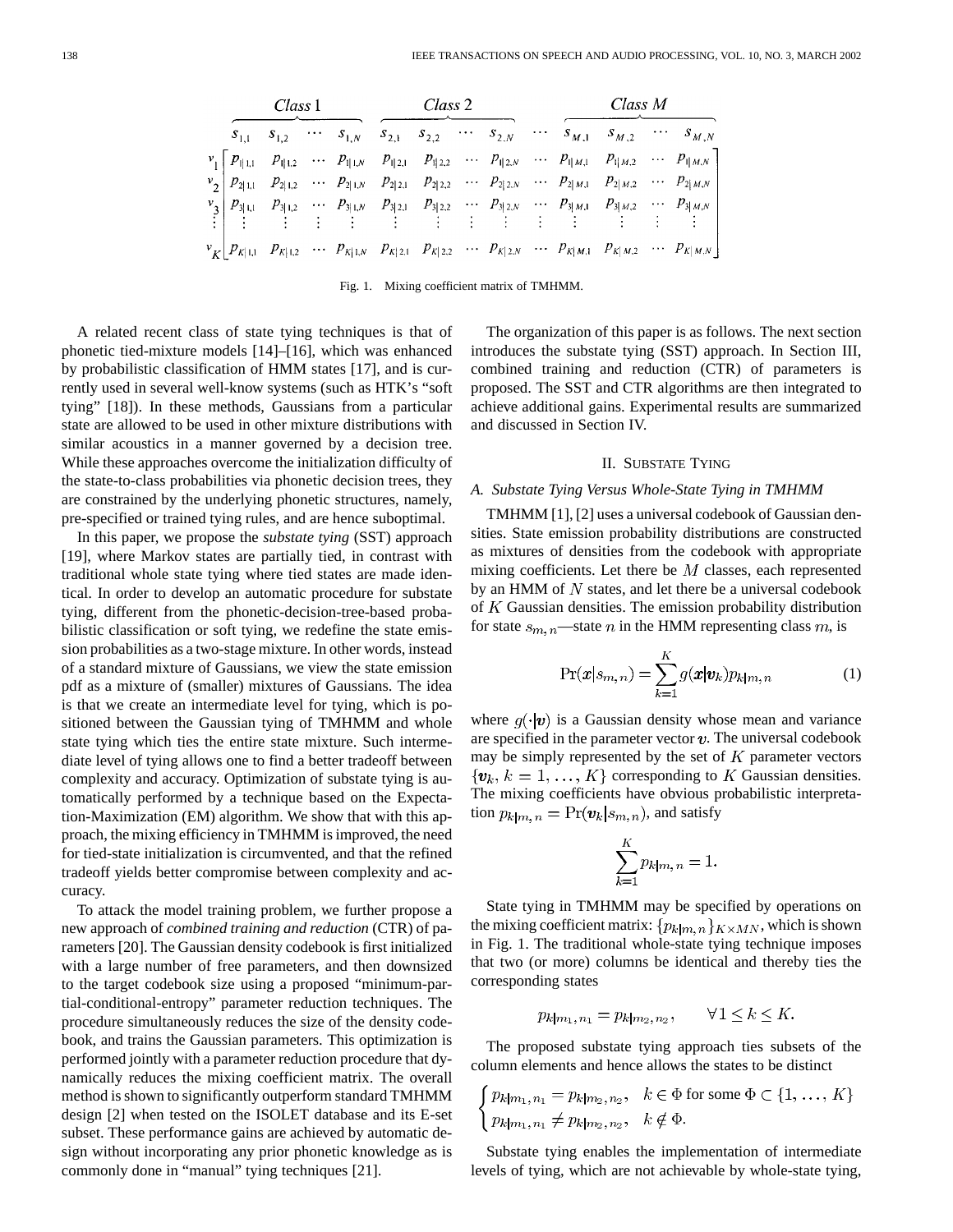and provides higher accuracy and better mixing efficiency in TMHMM. However, substate tying poses a substantial optimization challenge, as now the tying process involves many more degrees of freedom. In the next subsection we propose a simplified tying algorithm that operates on two-stage mixtures and considerably reduces the tying optimization complexity but, nevertheless, captures substantial gains due to partial state tying.

## *B. Substate Tying With Two-Stage Mixtures*

Standard TMHMM can be viewed as tying "single-stage" mixtures as specified by the matrix of Fig. 1. In this paper, two-stage mixtures are proposed as a practical way to implement substate tying. We define the state emission probability distribution as a mixture of Gaussian mixtures, or a mixture of "submixtures." We define L submixtures  $\{\omega_l, 1 \leq l \leq L\}$ , each of which is a mixture of Gaussians from a codebook of K Gaussians:  $\{v_k|1 \leq k \leq K\}$ . The first mixing stage is at the Gaussian level, where the "Gaussian mixing coefficient matrix" (GMCM) is used to specify the submixtures in terms of the available Gaussians (see Fig. 2). The second mixing stage is at the submixture level, as given by the "submixture mixing coefficient matrix" (SMCM) of Fig. 3. The emission probability distribution for state  $s_{m,n}$  is now rewritten as the mixture

$$
\Pr(\boldsymbol{x}|\boldsymbol{s}_{m,n}) = \sum_{l=1}^{L} \left\{ \sum_{k=1}^{K} g(\boldsymbol{x}|\boldsymbol{v}_k) q_{k|l} \right\} p_{l|m,n} \qquad (2)
$$

where  $g(\cdot | v)$  is a Gaussian density whose mean and variance are specified by the parameter vector  $v$ , and

$$
p_{l|m,n} = \Pr(\omega_l | s_{m,n}), \qquad q_{k|l} = \Pr(v_k | \omega_l)
$$

which naturally satisfy

$$
\sum_l p_{l|m,\,n}=1\quad\text{and}\quad\sum_k q_{k|l}=1.
$$

We make the following straightforward observations about the framework of TMHMM with two-stage mixtures:

- if GMCM is diagonal (and  $L = K$ ), the framework degenerates to standard TMHMM;
- if GMCM is diagonal and SMCM contains identical columns, we obtain the known TMHMM with whole-state tying;
- without the above constraints, GMCM and SMCM provide a generalized framework to implement both Gaussian sharing and substate sharing, where a refined tying-accuracy tradeoff is achieved, and which subsumes the standard schemes as extreme special cases.

In practice, (2) can be simplified by only taking into account significant values of  $p_{k|m,n}$  and  $q_{l|k}$  (as is done for standard TMHMM [2])

$$
\Pr(\boldsymbol{x}|\boldsymbol{s}_{m,n}) = \sum_{l \in \eta(m,n)} \left\{ \sum_{k \in \zeta(m,n)} g(\boldsymbol{x}|\boldsymbol{v}_{k}) \tilde{q}_{k|l} \right\} \tilde{p}_{l|m,n} \quad (3)
$$

where  $\tilde{q}_{k|l}$  and  $\tilde{p}_{l|m,n}$  are the re-normalized significant mixing coefficients. This brings about a substantial decrease in the

$$
\begin{bmatrix}\n\omega_1 & \omega_2 & \cdots & \omega_L \\
v_1 & q_{1|1} & q_{1|2} & \cdots & q_{1|L} \\
v_2 & q_{2|1} & q_{2|2} & \cdots & q_{2|L} \\
v_3 & q_{3|1} & q_{3|2} & \cdots & q_{3|L} \\
\vdots & \vdots & \vdots & \ddots & \vdots \\
v_K & q_{K|1} & q_{K|2} & \cdots & q_{K|L}\n\end{bmatrix}
$$

Fig. 2. Gaussian mixing coefficient matrix (GMCM) of the two-stage tied-mixture HMM (TS-TMHMM).

number of free parameters without significant loss in recognition accuracy, as will be further discussed in Section III.

#### *C. Re-Estimation*

 $v_{2}$  $\begin{smallmatrix}v\\&3\end{smallmatrix}$ 

Parameter re-estimation for TMHMM with substate tying (SST-TMHMM) is similar to that of standard TMHMM except that the procedure involves three steps. Let us denote by  $\gamma_{s_{m,n}}(\mathbf{x}_t)$  the probability that state  $s_{m,n}$  is visited at time t, given that the model emits  $x_t$ , i.e.,

$$
\gamma_{s_m,n}(\boldsymbol{x}_t) = \Pr(s_{m,n}|\boldsymbol{x}_t) \tag{4}
$$

 $2 - 1 - 2$ 

(which may be calculated as in [1]).

We consider

$$
\Pr(\boldsymbol{v}_k, \boldsymbol{\omega}_l, \, s_{m,\,n}|\boldsymbol{x}_t) = \gamma_{s_{m,\,n}}(\boldsymbol{x}_t) \, \frac{g(\boldsymbol{x}_t|\boldsymbol{v}_k)q_{k|l} \cdot p_{l|m,\,n}}{\Pr(\boldsymbol{x}_t|s_{m,\,n})} \quad (5)
$$

and, by marginalization

$$
\Pr(\boldsymbol{\omega}_l, s_{m,n}|\boldsymbol{x}_t) = \sum_{k=1}^K \Pr(\boldsymbol{v}_k, \boldsymbol{\omega}_l, s_{m,n}|\boldsymbol{x}_t).
$$
 (6)

Parameter re-estimation based on the EM algorithm is carried out as

1) re-estimation of Gaussian pdfs

$$
\hat{\mu}_k = \frac{\sum_{t} \sum_{s_{m,n}} \sum_{l} \Pr(\mathbf{v}_k, \mathbf{\omega}_l, s_{m,n} | \mathbf{x}_t) \cdot \mathbf{x}_t}{\sum_{t} \sum_{s_{m,n}} \sum_{l} \sum_{l} \Pr(\mathbf{\omega}_l, s_{m,n} | \mathbf{x}_t)} \tag{7}
$$
\n
$$
\hat{\Sigma}_k = \frac{\sum_{t} \sum_{s_{m,n}} \sum_{l} \Pr(\mathbf{v}_k, \mathbf{\omega}_l, s_{m,n} | \mathbf{x}_t) \cdot (\mathbf{x}_t - \hat{\mu}_k) \cdot (\mathbf{x}_t - \hat{\mu}_k)^T}{\sum_{l} \sum_{l} \sum_{l} \Pr(\mathbf{v}_k, s_{m,l} | \mathbf{x}_l)}
$$

$$
k = \frac{\sum_{t \ s_{m,n}} \sum_{l} \Pr(\boldsymbol{\omega_l}, s_{m,n} | \boldsymbol{x}_t)}{t \ s_{m,n} \ l \tag{8}}
$$

where  $T$  denotes transposition;

2) re-estimation of GMCM<br>  $q_{kll} = \frac{\sum_{t} \sum_{s_{m,n}} \Pr(\mathbf{v}_k, \mathbf{\omega}_l, s_{m,n} | \mathbf{x}_t)}{\sum_{t} \sum_{s_{m,n}} \Pr(\mathbf{\omega}_l, s_{m,n} | \mathbf{x}_t)};$ 

(9)

3) re-estimation of SMCM

$$
p_{l|m,n} = \frac{\sum_{t} \Pr(\omega_l, s_{m,n} | \mathbf{x}_t)}{\sum_{t} \sum_{l'} \Pr(\omega_{l'}, s_{m,n} | \mathbf{x}_t)}.
$$
(10)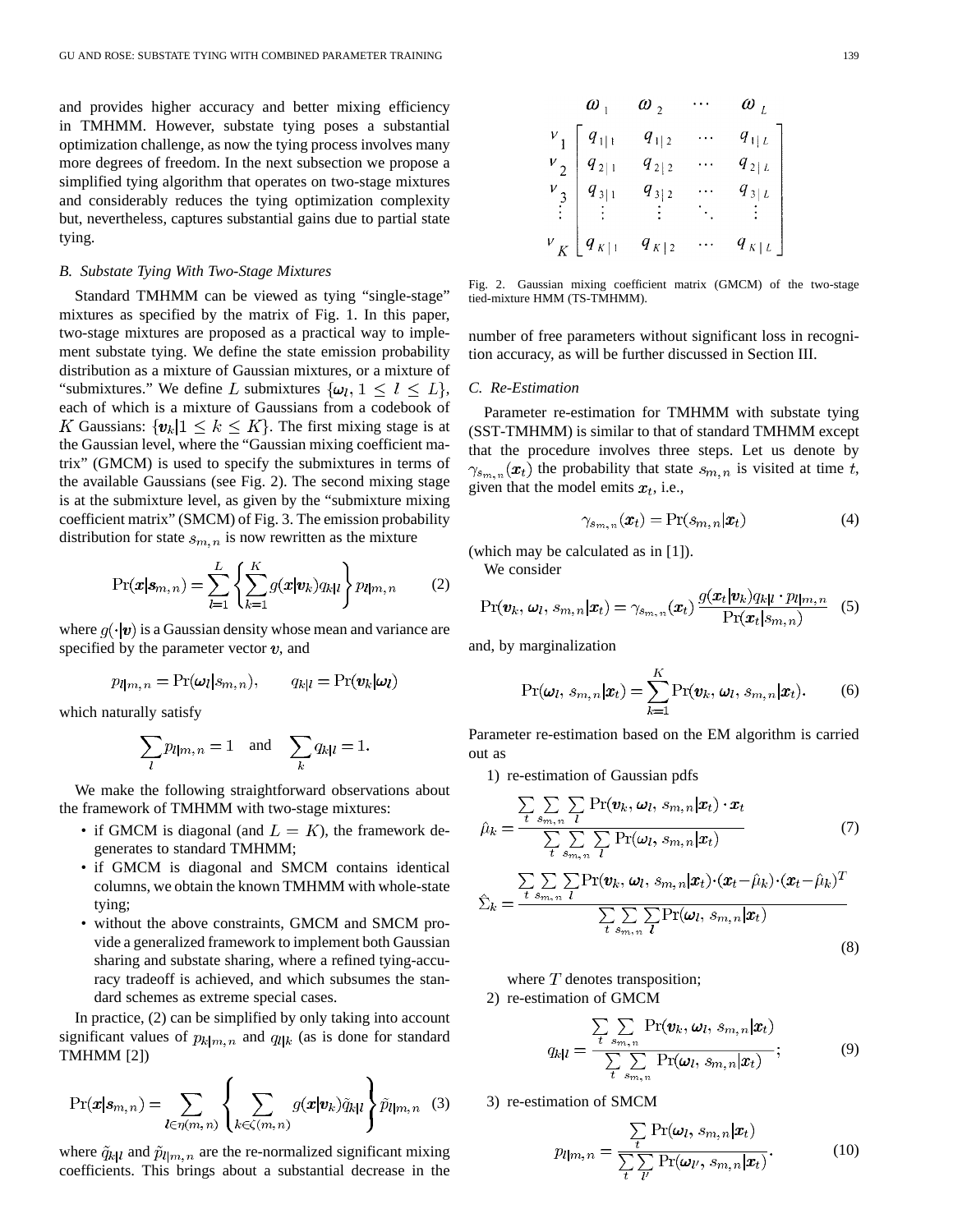Fig. 3. Submixture mixing coefficient matrix (SMCM) of the two-stage tied-mixture HMM (TS-TMHMM).

# III. COMBINED PARAMETER TRAINING AND REDUCTION

## *A. Basic Approach*

In this subsection we give a high-level description of, and motivation for, the combined training and reduction (CTR) approach, which can be applied to general HMM design, and is specialized here to two-stage mixture TMHMM design.

Let the parameter set be  $\lambda = (\pi, A, B, C)$ , where  $\pi$  is the prior probability,  $A$  is the set of state transition probabilities,  $B$ contains the Gaussian codebook parameters, and  $C$  contains all (Gaussian and submixture) mixing coefficients. Let the target number of free parameters be  $M_T$ . A high-level diagram for the CTR Algorithm is given in Fig. 4. The training process consists of two iterative optimization loops: the inner loop optimizes the system for a fixed number of free parameters (FNFP), and is hence referred to as the FNFP loop. Here, a standard HMM training technique may be used. The outer loop optimizes decisions for parameter reduction (PR) and is called the PR loop. The initial number of free parameters is  $M_0$ , and either a fixed or a variable parameter reduction rate may be employed. A group of parameters is identified and eliminated in each iteration. The decision is based on a performance criterion derived from the previous FNFP loop. The overall process, of parameter estimation and reduction, continues until the target number of free parameters has been reached.

The reduction procedure targets a subset of the HMM parameters. We will restrict our treatment to the Gaussian parameters  $B$  and mixing coefficients  $C$ . In the general derivation of CTR, the target parameters depend on the type of HMM. We seek to reduce the number of codewords in a DHMM, the number of Gaussian densities per state in a CHMM, and both the total number of Gaussian densities and the number of mixing parameters in a standard TMHMM or two-stage mixture TMHMM. The remainder of the paper will focus on the latter.

The motivation for our particular choice of CTR implementation is due to the following somewhat overlapping points: 1) design complexity is in the order of that of ML-based re-estimation; 2) cross-model considerations are involved in the design; and 3) parameter training and parameter reduction are combined.

Most of the computation performed during CTR design is in the form of ML re-design of HMM systems in the FNFP loop. ML-based re-estimation formulas are known to be relatively fast, but it ignores cross-model considerations. In the proposed approach, however, ML re-estimation is first performed on a large HMM parameter set, which is then downsized to



Fig. 4. CTR algorithm for HMM design.

the target size. The reduction procedure attempts to eliminate only those parameters that offer little or no contribution to the recognition performance of the system. This may be measured naturally by MCE [3], or implicitly by Maximum Mutual Information (MMI) [22], such as the approach proposed in [7]. Since only the most superfluous parameters have been removed, the system performance is roughly maintained while the total number of parameters is reduced. Once the PR loop is completed, the parametric structure of the system has been changed, and it is no longer expected to be at a local optimum. A new round of re-estimation may therefore be carried out based on the now improved initial values, and so on.

By using ML re-estimation for the FNFP loop and alternating it with an MCE or MMI based PR loop we achieve the desired properties enumerated above. The design complexity is largely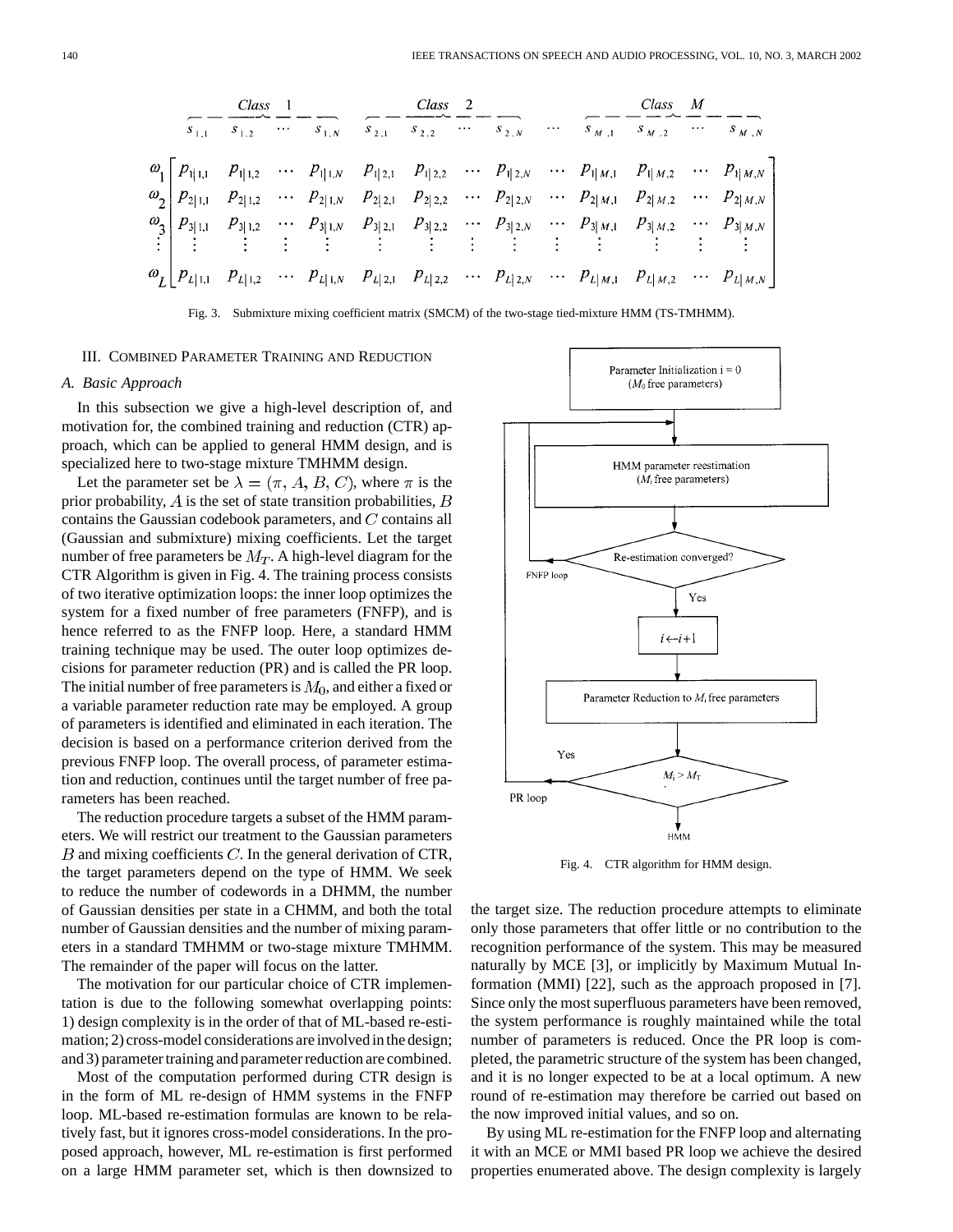determined by the ML re-estimation procedure, and is therefore only moderate. However, cross-model information is not ignored, as the PR loop takes into account inter-class relationships to adjust the design for better discrimination.

Parameter estimation and parameter sharing have typically been considered separately in the literature. Parameter estimation is viewed as a performance-enhancing procedure. Parameter sharing techniques are mainly used for complexity-reduction at the cost of reduced recognition accuracy. However, this is not necessarily always the case. In fact, as will be shown by the CTR algorithm, parameter estimation and parameter sharing can be combined to achieve both complexity reduction and performance-enhancement.

Before proceeding with direct implementation of the approach to TMHMM design we introduce a further compromise to reduce the design complexity. Although the MCE or MMI criteria may be used effectively for the reduction process, as explained earlier, they still involve an undesirable and substantial cost in computational complexity. In this work we chose to incorporate within the framework a "minimum partial conditional entropy" parameter reduction algorithm, which substantially reduces the computational burden and, yet, achieves considerable gains. The evaluation of the merits of a high complexity approach that optimizes combined parameter estimation and reduction solely with respect to the MCE criterion is currently under investigation.

#### *B. Parameter Reduction*

The proposed parameter reduction approach in two-stage mixture TMHMM is concerned with three reducible sets of parameters: 1) Universal codebook elements or Gaussian parameter vectors  $v_k$ ; 2) GMCM mixing coefficients  $q_{kl}$ ; and 3) SMCM mixing coefficients  $p_{l|m,n}$ . The reduction may be performed by operations on the matrices GMCM or SMCM, and will be explained while referring to Figs. 2 and 3. We restrict our attention to the following operations:

- row deletion in GMCM—elimination of a Gaussian density from the universal codebook;
- column deletion in GMCM, and corresponding row deletion in SMCM—elimination of a sub-Gaussian mixture;
- column element thinning in GMCM—elimination of Gaussian components from a submixture;
- column element thinning in SMCM—elimination of sub-Gaussian mixtures from a state emission distribution.

A minimum-entropy criterion has been previously proposed and used for distribution-sharing [10]. In this paper, we apply a minimum-entropy approach to row deletion within GMCM and SMCM, but, in a fundamentally different way. Our focus is on the *partial conditional entropy* (PCE) as explained next.

The marginal probability of a universal codebook element  $v_k$  is

$$
\Pr(\boldsymbol{v}_k) = \sum_{l=1}^{L} \Pr(\boldsymbol{\omega}_l) \cdot q_{k|l}
$$
 (11)

where

$$
\Pr(\omega_l) = \sum_{m=1}^{M} \sum_{n=1}^{N} \Pr(s_{m,n}) \cdot p_{l|m,n}.
$$
 (12)

Consider the posterior probability

$$
Pr(\boldsymbol{\omega_l}|\boldsymbol{v_k}) = \frac{Pr(\boldsymbol{\omega_l})q_{k|l}}{Pr(\boldsymbol{v_k})} \approx \frac{\sum_{m=1}^{M} \sum_{n=1}^{N} p_{l|m,n} \cdot q_{k|l}}{\sum_{l'=1}^{L} \sum_{m=1}^{M} \sum_{n=1}^{N} p_{l'|m,n} \cdot q_{k|l'}} \quad (13)
$$

where the last approximation is valid if the states are roughly equiprobable. Note that in general the criterion will be calculated without the approximation, but complexity can be saved when it is valid.

Let  $H(\Omega | v_k)$  be the posterior submixture entropy conditional on Gaussian density  $v_k$ 

$$
H(\mathbf{\Omega}|\mathbf{v}_k) = -\sum_{l=1}^{L} \Pr(\mathbf{\omega}_l|\mathbf{v}_k) \log \{\Pr(\mathbf{\omega}_l|\mathbf{v}_k)\} \qquad (14)
$$

whose computation may employ the approximation of  $(13)$ . Note that a high entropy value of  $H(\Omega|\nu_k)$  may indicate less discriminatory information for the specific Gaussian pdf (i.e., all bins are uniformly distributed), and, hence, limited importance to the overall system performance, compared with other low-entropy pdfs. Moreover, let us define the partial conditional entropy  $H_k(\Omega|V)$  which measures the contribution of Gaussian density  $v_k$  to the overall conditional entropy  $H(\mathbf{\Omega}|\boldsymbol{V})$ 

$$
H_k(\Omega|V) = \Pr(v_k) \cdot H(\Omega|v_k),\tag{15}
$$

$$
H(\mathbf{\Omega}|\boldsymbol{V}) = \sum_{k} H_k(\mathbf{\Omega}|\boldsymbol{V}).
$$

and

One may view  $H_k(\Omega|V)$  as measure of the contribution of Gaussian  $v_k$  to the overall uncertainty given the selected pdf from the Gaussian pool. Hence, a higher value of  $H_k(\Omega|V)$ corresponds to less discriminatory information.

The Minimum-PCE approach to reduce the universal codebook consists of removing codebook elements with high PCE value. The Gaussian pdfs to be eliminated are selected as

$$
\{\mathbf{v}_k: H_k(\mathbf{\Omega}|\mathbf{V}) \ge \alpha, \,\forall \, 1 \le k \le K\} \tag{16}
$$

where  $\alpha$  is a pre-defined entropy threshold. In this way, the number of free parameters is reduced, while the recognition accuracy is roughly maintained, which leads to a more efficient use of model parameters.

A similar definition for partial conditional entropy of states given submixture is

$$
H_l(S|\Omega) = \Pr(\omega_l) \cdot H(S|\omega_l)
$$
 (17)

where  $Pr(\omega_l)$  is defined in (12) and

$$
H(S|\boldsymbol{\omega}_l) = -\sum_{m=1}^{M} \sum_{n=1}^{N} \Pr(s_{m,n}|\boldsymbol{\omega}_l) \log \{ \Pr(s_{m,n}|\boldsymbol{\omega}_l) \}
$$

$$
\approx -\sum_{m=1}^{M} \sum_{n=1}^{N} p_{l|m,n} \log(p_{l|m,n}). \tag{18}
$$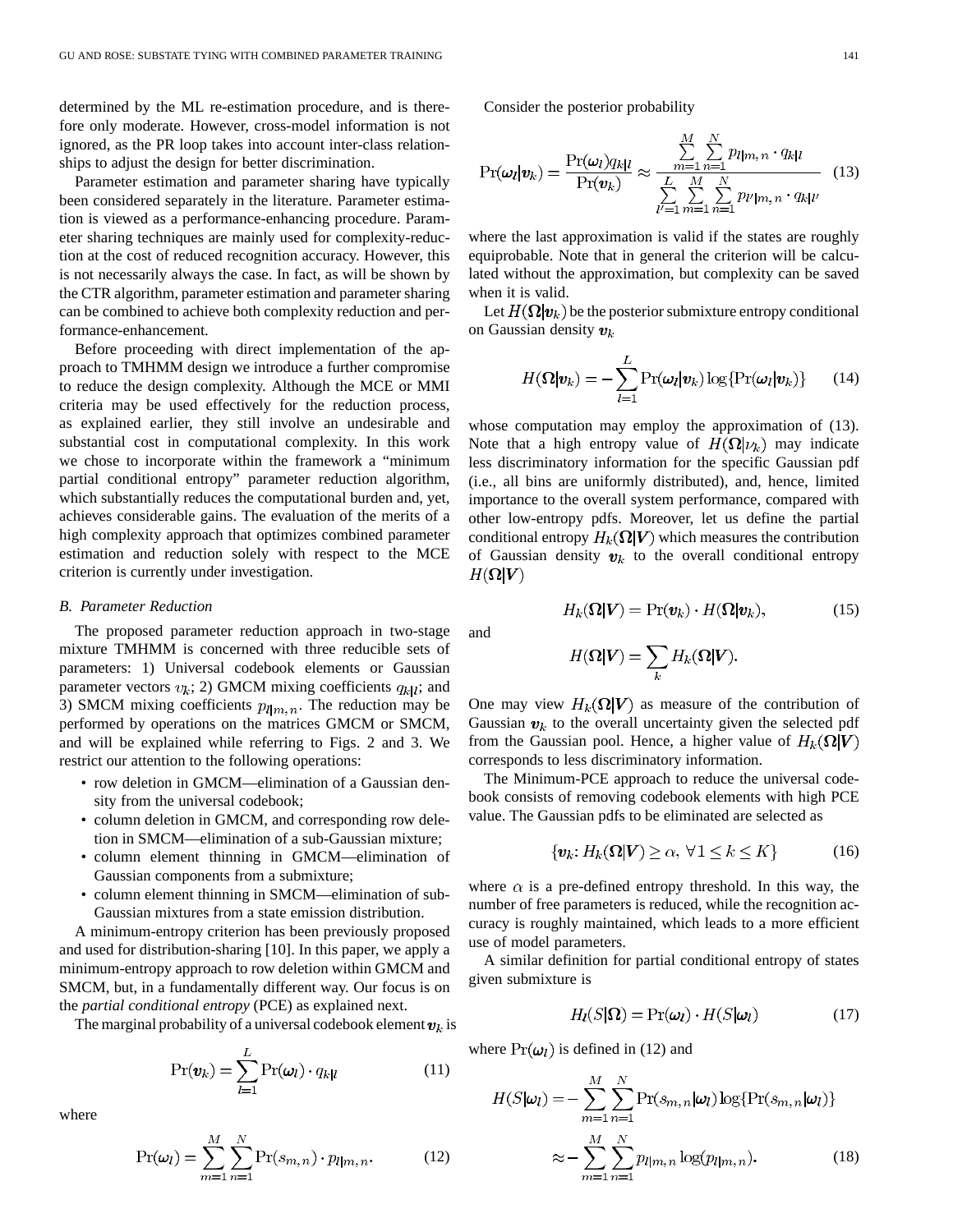Here too, the last approximation assumes the equiprobability of states similarly to (13). The minimum-PCE reduction of submixtures is performed by removing the high entropy submixtures, i.e., remove

$$
\{\omega_l: H_l(S|\Omega) \ge \beta, \,\forall 1 \le l \le L\}.
$$
 (19)

For column element thinning in SMCM, we performed a probabilistic dynamic reduction as is commonly done in traditional TMHMM design. For each state  $s_{m, n}$ , the thinning is performed by: sorting the mixing weights in ascending order  $i \leq j \Rightarrow p_{i|m,n} \leq p_{j|m,n}$ , computing

$$
\hat{K} = \underset{K}{\text{arg max}} \left\{ \sum_{k=1}^{K} p_{k|m,n} \leq \gamma_{SMCM} \right\} \tag{20}
$$

(where  $\gamma_{SMTM}$  is a predefined reduction rate parameter), and thinning the state's mixture by setting to zero the first  $\hat{K}$  mixing coefficients:  $p_{k|m,n} = 0, k = 1, ..., K$ .

Similarly, column element thinning in GMCM is implemented by sorting the mixing weights in ascending order  $i \leq j \Rightarrow q_{i|k} \leq q_{i|k}$  and setting to zero the first L mixing coefficients:  $p_{l|k} = 0, l = 1, ..., \hat{L}$ , where

$$
\hat{L} = \underset{L}{\arg \max} \left\{ \sum_{l=1}^{L} p_{l|k} \leq \gamma_{GMCM} \right\}.
$$
 (21)

## IV. EXPERIMENTS

To test the performance of TMHMM design with substate tying and combined parameter training and reduction, experiments were carried out on the speaker-independent ISOLET database and its E-set subset (obtained from OGI [23]). The E-set database's recognition task is to distinguish between nine confusable English letters,  $\{b, c, d, e, g, p, t, v, z\}$ , while the complete ISOLET involves all the 26 English letters. Both databases were generated by 150 speakers (75 male and 75 female) and include one utterance per speaker. Of the 150 speakers, 60 male and 60 female speakers were selected at random for training, and the remaining 30 speakers were set aside for the test set. The experiment was repeated 300 times with random re-partition into training and test sets, and the average performance over all trials was recorded. All reported results are in terms of test set performance.

In our experiments, 26-dimensional speech features were used, with 12 mel-frequency cepstral coefficients (MFCC) and 12 delta cepstrums, complemented with log energy and delta log energy. The analysis frame width is of 30 ms and the frame step is 10 ms. A Hamming Window was used. Two whole-word HMM models were included for each letter, to allow for variation between male and female speakers. For simplicity, but without loss of generality, we only tested TMHMM with diagonal covariance matrices. A similar design approach can be applied to TMHMM with full covariance matrices, albeit at higher complexity.

More specifically,  $N$  Markov states were assigned to each of the  $M$  whole-word HMM's. Hence, before parameter reduction, the total number of HMM states is  $M \times N$ . The Gaussian codebook consists of  $K$  pdfs. If the HMM's are initialized with one Gaussian pdf per state, as in all of our experiments,  $K$  equals the total number of HMM states, i.e.,  $K = M \times N$ . Moreover,  $L$  submixtures were adopted in the proposed two-stage TMHMM (TS-TMHMM) design, where  $L$  was initialized as  $M \times N$  in our experiments, to enable initialization by the conventional TMHMM training technique.

The experiments were organized as follows. We first compared the proposed substate tying within TS-TMHMM with standard CHMM, TMHMM, as well as TMHMM with whole-state tying. Secondly, we evaluated the performance of parameter reduction based on minimum-PCE and dynamic thinning, incorporated it within the framework of combined training and reduction (CTR) of parameters, and compared it to different types of HMM model design. Finally, we optimized TS-TMHMM design with the CTR algorithm, and thereby integrated both new approaches, namely, substate tying and CTR.

We recognize that the database adopted here, namely, ISOLET with the English alphabet and its E-set, represents a highly confusable task, where many letters show similar or identical vowels. As such, it offers a design challenge for testing our proposed techniques. However, there is no guarantee that the gain level achieved in this specific recognition task will be sustained in the case of large vocabulary continuous-density HMM systems.

## *A. Substate Tying in Tied Mixture HMM*

As explained in Section II, substate tying is an intermediate level between pdf sharing (TMHMM) and whole-state tying. EM-based re-estimation is used to optimize the tying process. In our experiment, we compared substate tying with standard TMHMM [2] and TMHMM with whole-state tying [10], while CHMM is included as a base-line model. For CHMM, one single Gaussian pdf was assigned and trained for each Markov state. These Gaussian pdfs were pooled together as the initial Gaussian codebook for standard TMHMM design. During the design of whole state tying, the Markov states were clustered via the minimum entropy criterion defined in [10]. In TMHMM with substate tying, the Gaussian submixtures were initialized with Gaussian mixtures for each Markov state as in traditional TMHMM design, where GMCM was equivalent to the mixing coefficients matrix in conventional TMHMM, and SMCM was set as a diagonal matrix. For a concrete example, if the number of states for each HMM is 7 (as shown in the first row of Table I), there will be 7 distinct Gaussian pdfs in each CHMM (one for each state), a distribution pool of 7 single Gaussian pdfs in each TMHMM, and a submixture pool of 7 Gaussian submixtures, consisting of 7 distinct single Gaussian pdfs, in each TS-TMHMM. While the number of single Gaussian pdfs and Gaussian submixtures were fixed here, the constraint can be relaxed by the parameter reduction technique shown in next subsection.

The experimental results for the E-set and the ISOLET database are shown in Tables I and II, respectively. They demonstrate that, at the same number of HMM states (i.e., the same number of single Gaussian pdfs), substate tying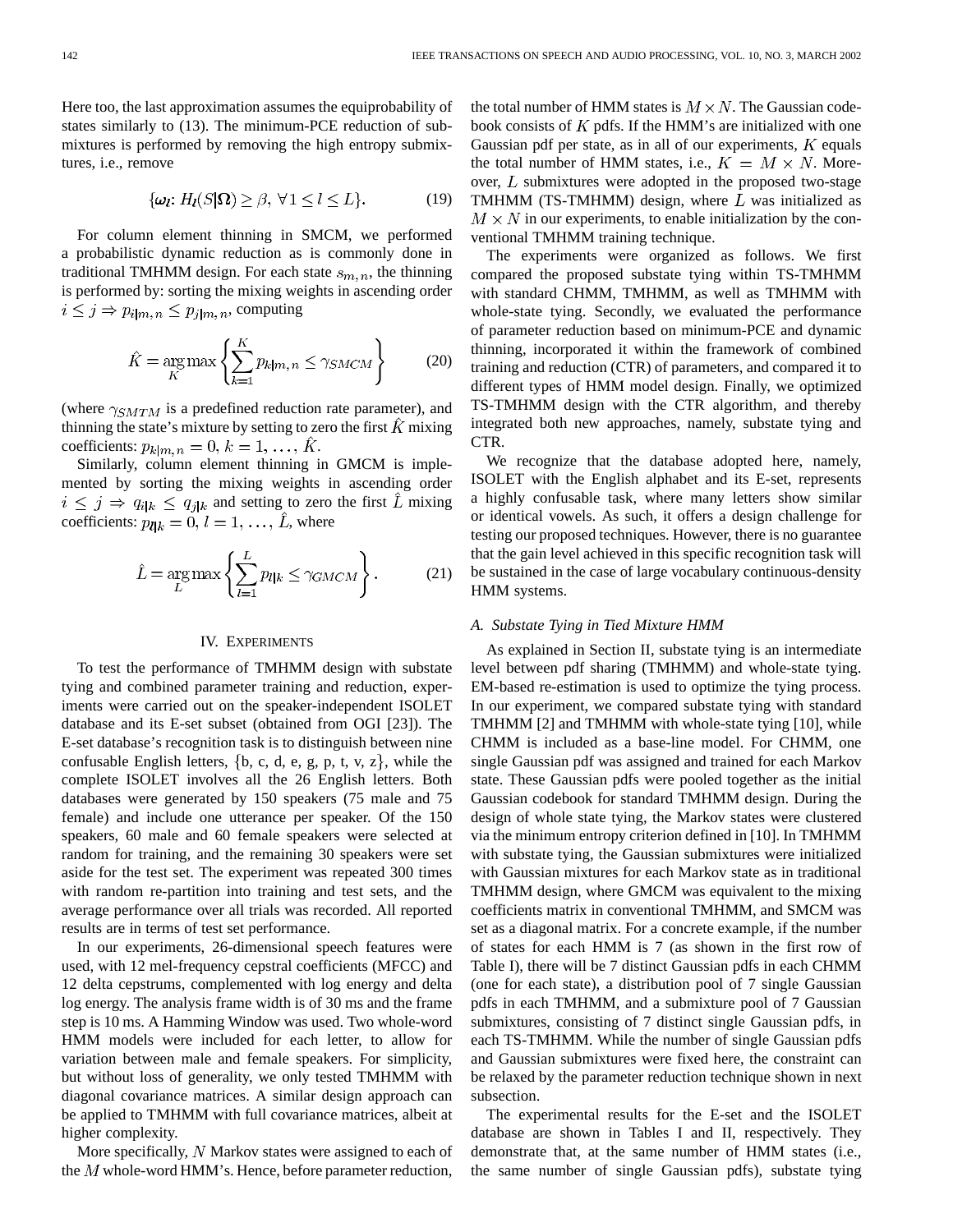TABLE I ERROR RATE (%) OF VARIOUS PARAMETER-SHARING TECHNIQUES ON THE E-SET SPEECH DATABASE ( $N=7{\sim}21, M=18, K=18N, L=18N)$ 

| No. of<br>states per<br><b>HMM</b> | <b>CHMM</b> | <b>TMHMM</b> | TMHMM with<br>whole-state<br>tying | <b>TMHMM</b> with<br>sub-state tying |
|------------------------------------|-------------|--------------|------------------------------------|--------------------------------------|
| 7                                  | 16.8        | 15.4         | 14.8                               | 13.0                                 |
| 9                                  | 15.3        | 14.0         | 13.0                               | 11.3                                 |
| 11                                 | 14.1        | 12.7         | 11.5                               | 9.8                                  |
| 13                                 | 13.2        | 12.0         | 10.8                               | 9.1                                  |
| 15                                 | 12.8        | 11.6         | 10.3                               | 8.6                                  |
| 17                                 | 12.6        | 11.2         | 9.9                                | 8.1                                  |
| 19                                 | 12.5        | 10.8         | 9.5                                | 7.6                                  |
| 21                                 | 12.4        | 10.7         | 9.4                                | 7.4                                  |

TABLE II ERROR RATE (%) OF VARIOUS PARAMETER-SHARING TECHNIQUES ON THE ISOLET DATABASE  $(N = 7 \sim 21, M = 52, K = 52N, L = 52N)$ 

| No. of<br>states per<br>HMM | <b>CHMM</b> | <b>TMHMM</b> | TMHMM with<br>whole-state<br>tying | TMHMM with<br>sub-state tying |
|-----------------------------|-------------|--------------|------------------------------------|-------------------------------|
|                             | 8.5         | 7.8          | 7.5                                | 6.8                           |
| 9                           | 7.8         | 7.3          | 6.9                                | 5.9                           |
| $\mathbf{1}$                | 7.3         | 6.8          | 6.1                                | 5.3                           |
| 13                          | 7.0         | 6.4          | 5.7                                | 4.9                           |
| 15                          | 6.8         | 6.1          | 5.5                                | 4.6                           |
| 17                          | 6.7         | 5.9<br>۰.    | 5.3                                | 4.5                           |
| 19                          | 6.6         | 5.7          | 5.2                                | 4.4                           |
| 21                          | 6.6         | 5.6          | 5.1                                | 4,4                           |

offer consistent performance gains over CHMM, standard TMHMM, and TMHMM-based whole-state tying. Although the number of mixing coefficients are increased from TMHMM to TS-TMHMM, this additional complexity is minimal after probabilistic dynamic reduction is applied to both GMCM and SMCM, as has been described in Section III-B.

## *B. Parameter Reduction*

Parameter reduction in TS-TMHMM can be performed over various sets of parameters, including Gaussian pdfs and mixing coefficients in the GMCM and SMCM of Figs. 2 and 3. As described in Section III-B, Gaussian pdfs and submixtures are reduced based on the minimum-PCE criterion, while the column elements of GMCM and SMCM are dynamically thinned. We performed several experiments to investigate the feasibility and merits of the reduction procedure.  $\alpha$ ,  $\beta$ ,  $\gamma_{GMCM}$  and  $\gamma_{SMCM}$ are chosen dynamically so that a fixed percentage (10% in our experiments) of parameters are eliminated in each parameter set during each parameter reduction iteration, with a total of 5 iterations for each experiment. The TS-TMHMM parameters were initialized as described in the previous subsection.

Tables III–VI show the E-set performance before and after each type of parameter reduction, at a typical number of states per HMM. Table III shows that about 30% of the Gaussian pdfs can be removed without significant loss of accuracy. Similarly in Table IV, 40% of the submixtures can be eliminated with minimal impact on system performance. Tables V and VI show that, on the average, about 80% of the elements can be discarded from GMCM and SMCM with little or no increase in recognition error. The results demonstrate that, at least for the E-set database, various free parameter sets can be substantially reduced in TS-TMHMM at the cost of minimal decline in performance.

TABLE III THE IMPACT OF MINIMUM-PCE GAUSSIAN pdf REDUCTION ON E-SET PERFORMANCE (BEFORE REDUCTION,  $N = \{7, 13, 19\},\$  $M = 18, K = 18N$ 

| No. of            | <b>Before Reduction</b> |                    |                         | After Reduction    |  |
|-------------------|-------------------------|--------------------|-------------------------|--------------------|--|
| states per<br>HMM | No. of Gaussian<br>pdfs | Error rate $(\% )$ | No. of Gaussian<br>pdfs | Error rate $(\% )$ |  |
| 7                 | 126                     | 15.0               | 98                      | 15.2               |  |
| 13                | 234                     | 12.0               | 174                     | 12.1               |  |
| 19                | 342                     | 8.0                | 245                     | 8.0                |  |

TABLE IV THE IMPACT OF MINIMUM-PCE SUBMIXTURE REDUCTION ON E-SET PERFORMANCE (BEFORE REDUCTION,  $N = \{7, 13, 19\}, M = 18$ ,  $K = 18N, L = 18N$ 

| No. of                   |                        | <b>Before Reduction</b> |                        | <b>After Reduction</b> |  |
|--------------------------|------------------------|-------------------------|------------------------|------------------------|--|
| states per<br><b>HMM</b> | No. of<br>sub-mixtures | Error rate $(\%)$       | No. of<br>sub-mixtures | Error rate $(\%)$      |  |
| 7                        | 126                    | 15.4                    | 110                    | 15.8                   |  |
| 13                       | 234                    | 12.0                    | 200                    | 12.0                   |  |
| 19                       | 342                    | 8.0                     | 270                    | 7.9                    |  |

TABLE V THE IMPACT OF DYNAMIC GMCM COLUMN THINNING ON E-SET PERFORMANCE (BEFORE REDUCTION,  $N = \{7, 13, 19\}, M = 18$ ,  $K = 18N$ ,  $L = 18N$ , the DIMENSION OF GMCM IS  $K \times L$ )

| No. of                   |                                   | <b>Before Reduction</b> |                                   | After Reduction   |  |
|--------------------------|-----------------------------------|-------------------------|-----------------------------------|-------------------|--|
| states per<br><b>HMM</b> | No. of elements in<br><b>GMCM</b> | Error rate $(%$         | No. of elements in<br><b>GMCM</b> | Error rate $(\%)$ |  |
|                          | 15900                             | 15.0                    | 330                               | 15.4              |  |
| 13                       | 54800                             | 11.7                    | 680                               | 12.0              |  |
| 19                       | 117000                            | 7.8                     | 1120                              | 8.0               |  |

TABLE VI THE IMPACT OF DYNAMIC SMCM COLUMN THINNING ON E-SET PERFORMANCE (BEFORE REDUCTION,  $N = \{7, 13, 19\}, M = 18$ ,  $K = 18N$ ,  $L = 18N$ , the DIMENSION OF SMCM IS  $K \times L$ 

| No. of                   | <b>Before Reduction</b>           |                   | After Reduction                   |                    |
|--------------------------|-----------------------------------|-------------------|-----------------------------------|--------------------|
| states per<br><b>HMM</b> | No. of elements in<br><b>SMCM</b> | Error rate $(\%)$ | No. of elements in<br><b>SMCM</b> | Error rate $(\% )$ |
| 7                        | 15900                             | 15.8              | 130                               | 15.4               |
| 13                       | 54800                             | 12.4              | 280                               | 12.0               |
| 19                       | 117000                            | ×.<br>8.3         | 460                               | 8.0                |

(TMHMM is a special case of TS-TMHMM and exhibits similar behavior.)

#### *C. CTR Experiments*

The combined training and reduction algorithm has been evaluated on the E-set database. In the below experiments, all TMHMM parameters (including Gaussian pdfs) are initialized by two iterations of CHMM re-estimation. All HMM models use the same fixed number of states for each utterance. For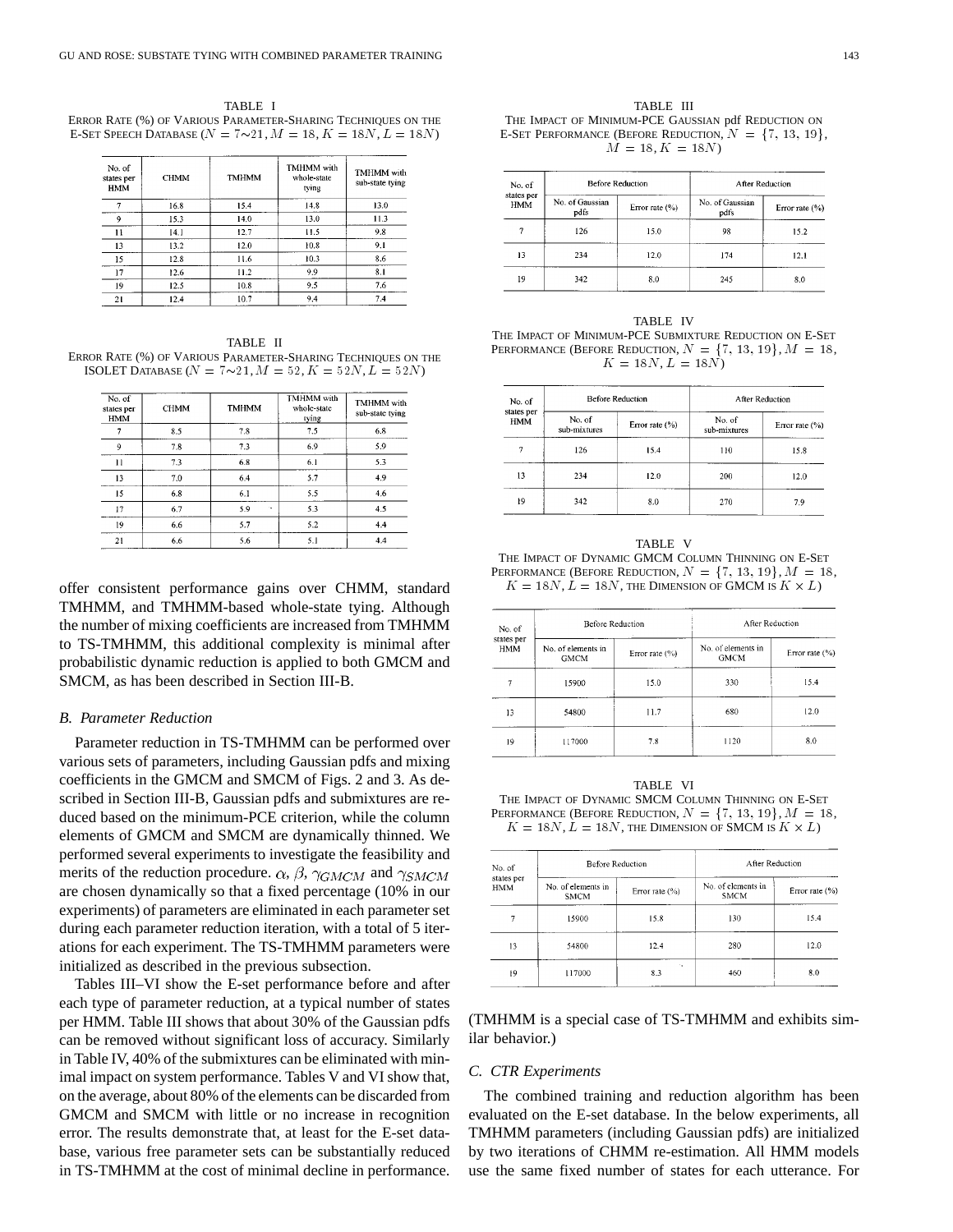

Fig. 5. E-set performance comparison of TMHMM-CTR with standard CHMM and TMHMM, shown versus model complexity.

TABLE VII ERROR RATE (%) OF VARIOUS PARAMETER TRAINING AND PARAMETER SHARING TECHNIQUES ON THE E-SET SPEECH DATABASE

| No. of free<br>parameters | <b>TMHMM</b> | TMHMM with<br>whole-state tying | <b>TS-TMHMM</b> | TS-TMHMM with<br>CTR |
|---------------------------|--------------|---------------------------------|-----------------|----------------------|
| 7,000                     | 15.2         | 14.6                            | 13.3            | 12.0                 |
| 13,000                    | 11.6         | 10.8                            | 9.5             | 8.5                  |
| 22,000                    | 12.4         | 9.4                             | 7.4             | 6.8                  |

TABLE VIII ERROR RATE (%) OF VARIOUS PARAMETER TRAINING AND PARAMETER SHARING TECHNIQUES ON THE ISOLET DATABASE

| No. of free<br>parameters | <b>TMHMM</b> | TMHMM with<br>whole-state tying | TS-TMHMM | TS-TMHMM with<br><b>CTR</b> |
|---------------------------|--------------|---------------------------------|----------|-----------------------------|
| 60,000                    | 7.8          | 7.5                             | 6.8      | 6.0                         |
| 110,000                   | 6.4          | 5.8                             | 5.1      | 4.6                         |
| 180,000                   | 5.6<br>----  | 5.2                             | 4.4      | 4. I                        |

combined training and reduction, TMHMM is initialized with a larger number of HMM states (about 30% more than the target number of free parameters), and is gradually downsized to the target parameter size via three PR loop iterations (see Fig. 4). The results are shown in Fig. 5. For the E-set database, CTR gained in performance relative to standard CHMM and TMHMM at the same number of parameters. Notice that as the training set is limited, the HMM model becomes over-trained when the number of parameters approaches 21 000. CTR-trained TMHMM achieved higher accuracy at this level of saturation, and demonstrated its superiority over both CHMM and TMHMM. Similar improvement had also been achieved for the ISOLET database.

# *D. TS-TMHMM Design With CTR*

The CTR algorithm can be applied to the design of TS-TMHMM to realize the combined benefits of two new approaches, as is seen from Tables VII and VIII. The results demonstrate that, under equivalent complexity (i.e., same number of free parameters) and for both E-set and the ISOLET database, TS-TMHMM designed by CTR achieved over 20% error rate reduction over TMHMM-based whole state tying, and more than 25% error rate reduction over standard TMHMM.

## V. CONCLUSION

Gaussian sharing and state tying are two approaches for complexity reduction in HMM design. Basic TMHMM shares Gaussians across states and classes, while state tying shares the mixing coefficients among selected subsets of states. The proposed substate tying (SST) method implements partial state tying that builds on redefining state emission probabilities as two-stage mixtures, and results in a refined tradeoff between complexity and accuracy. The method, under the new structure of two-stage tied-mixture HMM (TS-TMHMM) jointly optimizes Gaussian sharing and substate tying by EM-based re-estimation. In simulations over the ISOLET database and its E-set subset, SST reduced the recognition error rate by 15% compared to the conventional techniques of TMHMM with whole-state tying.

Model training is another critical problem in HMM design. For TMHMM design, this procedure includes selection and estimation of the Gaussian density codebook and the mixing coefficients. The combined training and reduction (CTR) algorithm proposed in this paper maintains complexity similar to that of ML-based training, but employs the minimum-partialconditional-entropy criterion to provide improved training results. Experiments on the E-set and ISOLET database demonstrate that CTR can reduce the recognition error rate by over 20% compared with the benchmark TMHMM model. The basic CTR algorithm is not restricted to TMHMM, and is expected to improve HMM training performance significantly with other structures.

TS-TMHMM for substate tying can be further embedded within the combined training and reduction framework to provide additional improvement. In our experiment on the E-set and ISOLET databases, TS-TMHMM designed by CTR achieved more than 25% error rate reduction over conventional TMHMM with whole-state tying. Future work will focus on incorporation of powerful optimization tools within the CTR framework to further exploit the potential of the framework.

#### **REFERENCES**

- [1] J. R. Bellegarda and D. Nahamoo, "Tied mixture continuous parameter modeling for speech recognition," *IEEE Trans. Acoust., Speech, Signal Processing*, vol. 38, pp. 2033–2045, Dec. 1990.
- [2] X. D. Huang, "Phoneme classification using semicontinuous hidden Markov models," *IEEE Trans. Signal Processing*, vol. 40, pp. 1062–1067, May 1992.
- [3] B. H. Juang and S. Katagiri, "Discriminative learning for minimum classification," *IEEE Trans. Acoust., Speech, Signal Processing*, vol. 40, no. 12, pp. 3043–3054, Dec. 1992.
- [4] A. Rao and K. Rose, "Deterministically annealed design of hidden Markov model speech recognizers," *IEEE Trans. Speech Audio Processing*, vol. 9, Feb. 2001.
- [5] L. R. Bahl and M. Padmanabhan, "A discriminant measure for model complexity estimation," in *Proc. ICASSP*, 1998, pp. 453–455.
- [6] Y. Normandin, "Optimal splitting of HMM Gaussian mixture components with MMIE training," in *Proc. ICASSP*, 1995, pp. 449–452.
- [7] M. Padmanabhan and L. R. Bahl, "Model complexity adaptation using a discriminant measure," *IEEE Trans. Speech Audio Processing*, vol. 8, pp. 205–208, Mar. 2000.
- [8] L. R. Bahl et al., "Performance of the IBM large vocabulary continuous speech recognizer on the ARPA Wall Street Journal task," in *Proc. ICASSP*, 1995, pp. 41–44.
- S. S. Chen and P. S. Gopalakrishnan, "Clustering via the Bayesian information criterion with applications in speech recognition," in *Proc. ICASSP*, 1995, pp. 645–648.